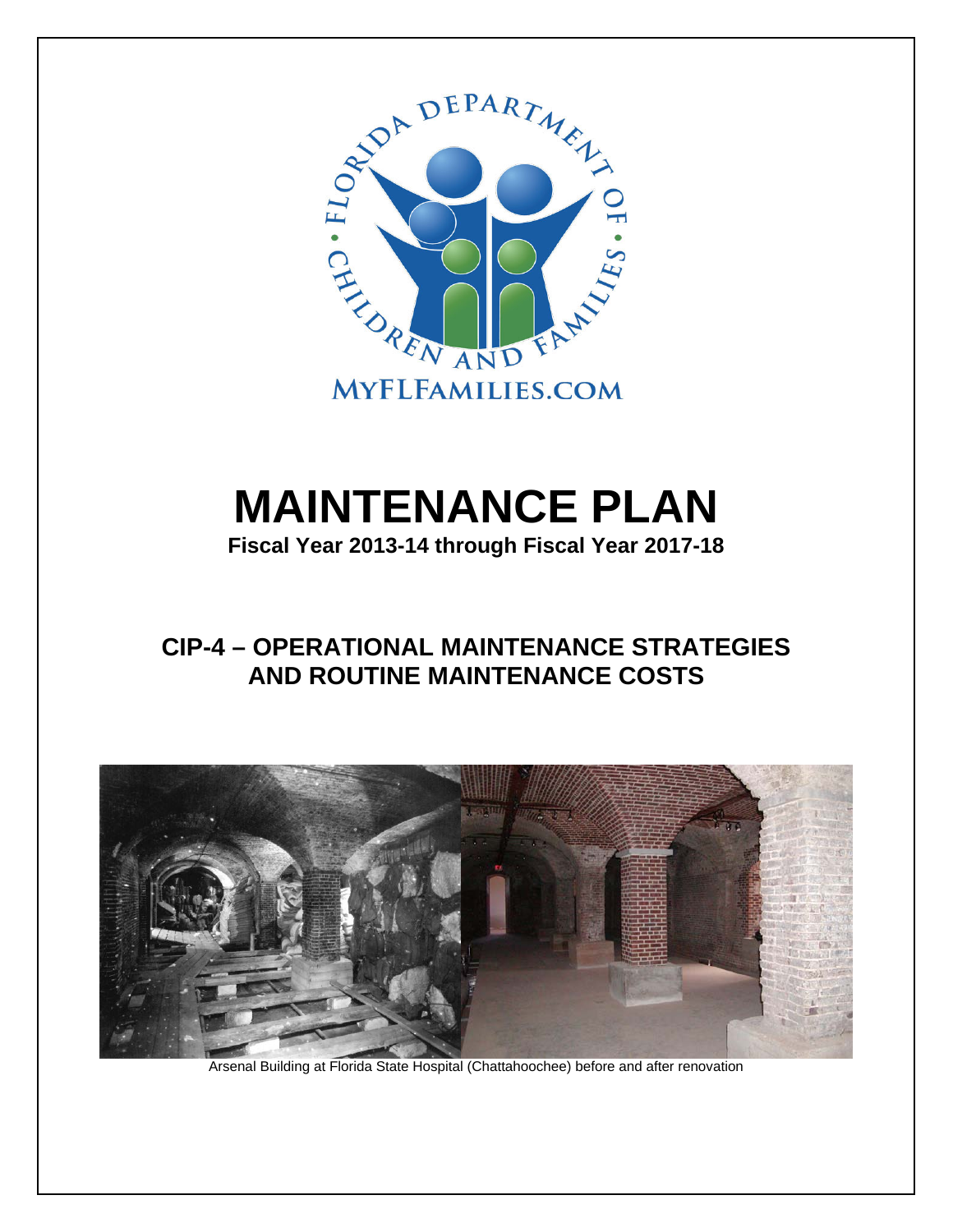#### **Service Level- Operational Maintenance Budget Summary**

The Department of Children and Families directly operates, maintains and repairs (non-FCO) 2,820,521 square feet of building space. The estimated OM&R cost for FY 2013- 2014 is \$16.8 million, or \$5.66 per square foot. DCF operated mental health treatment facilities make up 87% of that building space with the remaining 13% occupied by administrative offices, services centers and warehouses.

Operating and maintenance costs for 773,626 square feet of "contracted" facilities are the provider's responsibility and funded through contracted services. Only the costs of facilities operated and managed by DCF staff are included in this CIP-4 input.



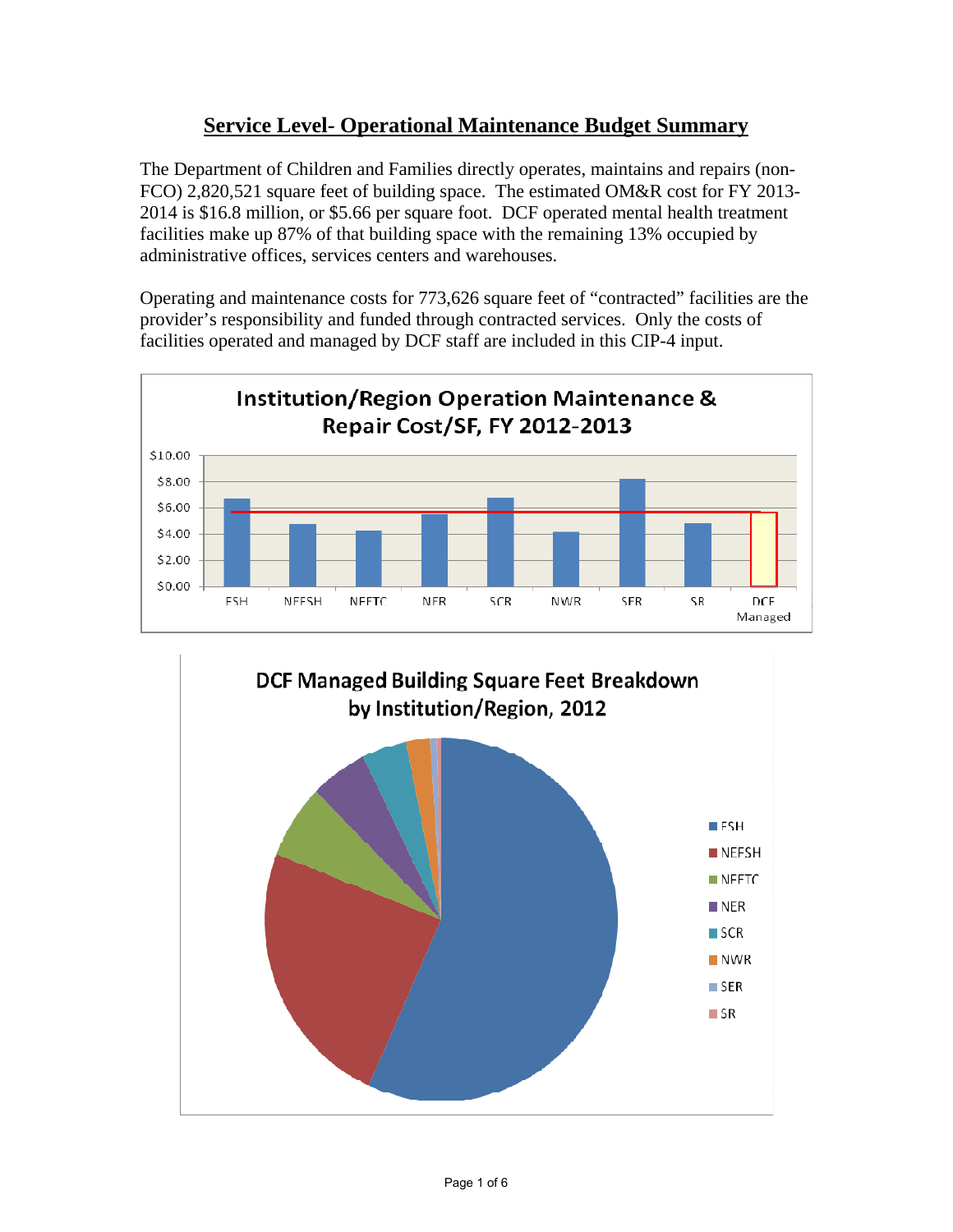| Agency:                                                                                                        | <b>Department of Children &amp; Families</b> |                            |                 |                 |                 |
|----------------------------------------------------------------------------------------------------------------|----------------------------------------------|----------------------------|-----------------|-----------------|-----------------|
| Service:                                                                                                       | All Institutions and Regions                 |                            |                 |                 |                 |
|                                                                                                                |                                              | <b>Square Feet Managed</b> |                 |                 |                 |
| <b>Fiscal Year</b>                                                                                             | FY 2013-14                                   | FY 2014-15                 | FY 2015-16      | FY 2016-17      | FY 2017-18      |
| <b>Square Feet</b>                                                                                             | 2,820,521                                    | 2,809,587                  | 2,809,587       | 2,809,587       | 2,809,587       |
| <b>EXISTING FACILITIES (All square feet listed above for the previous fiscal year):</b>                        |                                              |                            |                 |                 |                 |
| <b>Preventive Maint Costs</b>                                                                                  | FY 2013-14                                   | FY 2014-15                 | FY 2015-16      | FY 2016-17      | FY 2017-18      |
| Salaries & Benefits                                                                                            | \$613,506                                    | \$628,417                  | \$643,634       | \$661,083       | \$679,183       |
| <b>OPS</b>                                                                                                     | \$0                                          | \$0                        | \$0             | \$0             | \$0             |
| Expenses                                                                                                       | \$519,107                                    | \$534,082                  | \$553,273       | \$573,559       | \$595,741       |
| Other                                                                                                          | \$13,892                                     | \$14,309                   | \$14,739        | \$15,181        | \$15,636        |
| <b>Subtotal</b>                                                                                                | \$1,146,505                                  | \$1,176,808                | \$1,211,645     | \$1,249,822     | \$1,290,560     |
| <b>General Maint Costs</b>                                                                                     | FY 2013-14                                   | FY 2014-15                 | FY 2015-16      | FY 2016-17      | FY 2017-18      |
| Salaries & Benefits                                                                                            | \$3,145,853                                  | \$3,195,319                | \$3,247,294     | \$3,301,382     | \$3,357,259     |
| <b>OPS</b>                                                                                                     | \$0                                          | \$0                        | \$0             | \$0             | \$0             |
| Expenses                                                                                                       | \$2,921,251                                  | \$2,980,932                | \$3,043,133     | \$3,112,704     | \$3,184,849     |
| Other                                                                                                          | \$13,892                                     | \$14,309                   | \$14,739        | \$15,181        | \$15,636        |
| <b>Subtotal</b>                                                                                                | \$6,080,997                                  | \$6,190,561                | \$6,305,165     | \$6,429,266     | \$6,557,744     |
| <b>Routine Ops Costs</b>                                                                                       | FY 2013-14                                   | FY 2014-15                 | FY 2015-16      | FY 2016-17      | FY 2017-18      |
| Salaries & Benefits                                                                                            | \$5,442,008                                  | $\overline{$5,592,368}$    | \$5,747,733     | \$5,908,108     | \$6,073,304     |
| <b>OPS</b>                                                                                                     | \$0                                          | \$0                        | \$0             | \$0             | \$0             |
| Expenses                                                                                                       | \$2,664,814                                  | \$2,757,757                | \$2,866,729     | \$2,981,599     | \$3,102,925     |
| Other                                                                                                          | \$1,513,892                                  | \$1,514,309                | \$1,514,739     | \$1,515,181     | \$1,515,636     |
| <b>Subtotal</b>                                                                                                | \$9,620,714                                  | \$9,864,434                | \$10,129,201    | \$10,404,887    | \$10,691,865    |
| Cost per SF                                                                                                    | \$5.97                                       | \$6.13                     | \$6.28          | \$6.44          | \$6.60          |
| NEW FACILITIES (Only those square feet added in the given year; include such space as "Existing" in subsequent |                                              |                            |                 |                 |                 |
| years):                                                                                                        |                                              |                            |                 |                 |                 |
| <b>Preventive Maint Costs</b>                                                                                  | FY 2013-14                                   | FY 2014-15                 | FY 2015-16      | FY 2016-17      | FY 2017-18      |
| Salaries & Benefits                                                                                            | \$0                                          | \$0                        | \$0             | \$0             | \$0             |
| <b>OPS</b>                                                                                                     | \$0                                          | \$0                        | \$0             | \$0             | \$0             |
| Expenses                                                                                                       | \$0                                          | \$0                        | \$0             | \$0             | \$0             |
| Other                                                                                                          | \$0                                          | \$0                        | \$0             | \$0             | \$0             |
| <b>Subtotal</b>                                                                                                | $\overline{50}$                              | $\overline{50}$            | $\overline{50}$ | $\overline{50}$ |                 |
| <b>General Maint Costs</b>                                                                                     | FY 2013-14                                   | FY 2014-15                 | FY 2015-16      | FY 2016-17      | FY 2017-18      |
| Salaries & Benefits                                                                                            | $\sqrt{6}$                                   | $\sqrt{6}$                 | $\sqrt{6}$      | $\sqrt{6}$      | $\overline{50}$ |
| <b>OPS</b>                                                                                                     | \$0<br>\$0                                   | \$0<br>\$0                 | \$0<br>\$0      | \$0<br>\$0      | \$0<br>\$0      |
| Expenses<br>Other                                                                                              | \$0                                          | \$0                        | \$0             | \$0             | \$0             |
|                                                                                                                |                                              |                            | \$0             | \$0             |                 |
| <b>Subtotal</b><br><b>Routine Ops Costs</b>                                                                    | \$0<br>FY 2013-14                            | \$0<br>FY 2014-15          | FY 2015-16      | FY 2016-17      | FY 2017-18      |
| Salaries & Benefits                                                                                            | \$0                                          |                            |                 |                 |                 |
| <b>OPS</b>                                                                                                     | \$0                                          | \$0<br>\$0                 | \$0<br>\$0      | \$0<br>\$0      | \$0<br>\$0      |
|                                                                                                                | \$0                                          | \$0                        | \$0             | \$0             | \$0             |
| Expenses<br>Other                                                                                              | \$0                                          | \$0                        | \$0             | \$0             | \$0             |
| <b>Subtotal</b>                                                                                                | \$0                                          | \$0                        | \$0             | \$0             | \$0             |
|                                                                                                                |                                              |                            |                 |                 |                 |
|                                                                                                                |                                              |                            |                 |                 |                 |
| <b>Total O&amp;M Costs</b>                                                                                     | \$16,848,217                                 | \$17,231,803               | \$17,646,011    | \$18,083,976    | \$18,540,169    |

#### **CIP-4: Service-Level Operational Maintenance Budget**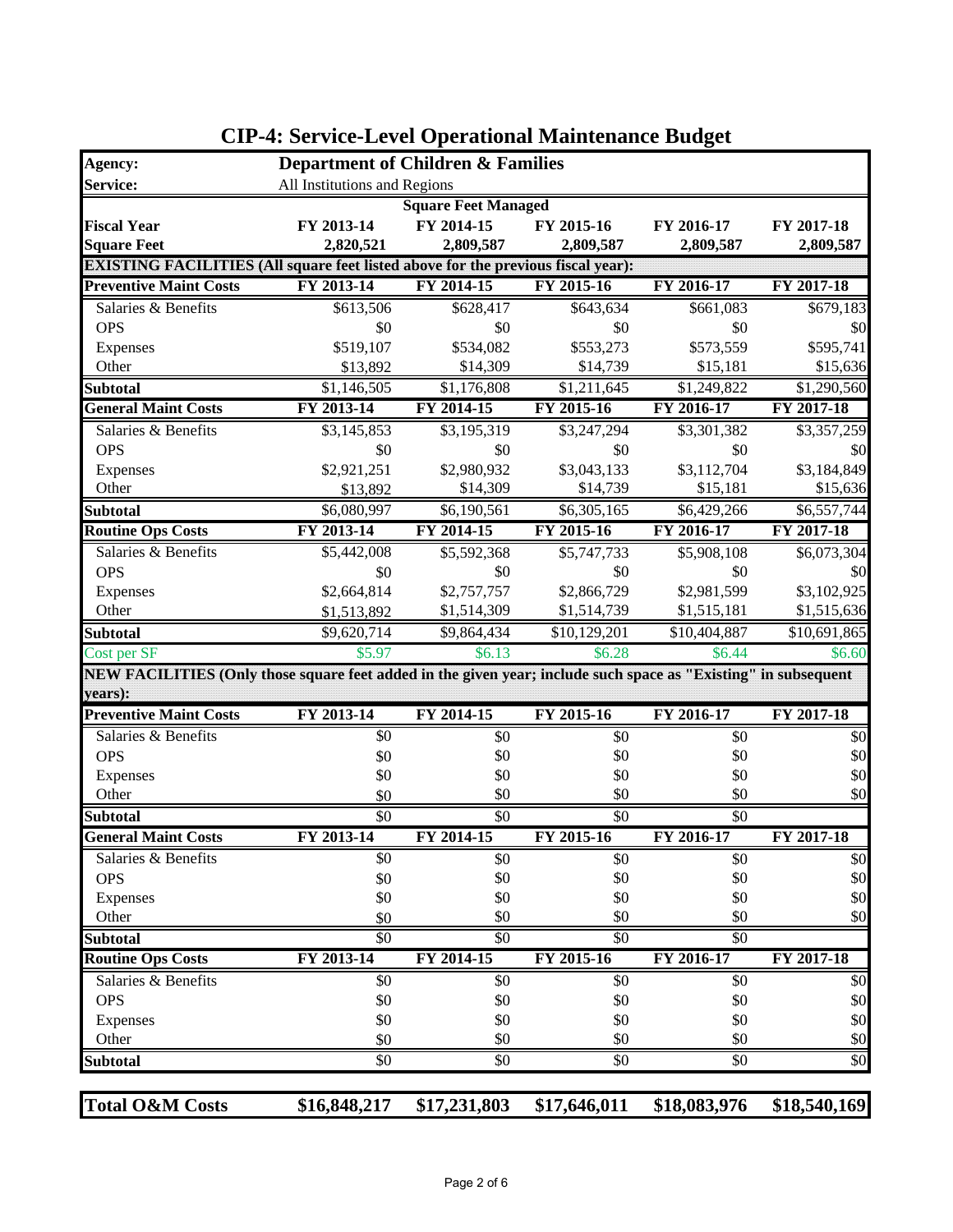| <b>Fiscal Year</b>                                                                      | FY 2013-14   | FY 2014-15                              | FY 2015-16   | FY 2016-17   | FY 2017-18   |
|-----------------------------------------------------------------------------------------|--------------|-----------------------------------------|--------------|--------------|--------------|
| <b>Square Feet Managed</b>                                                              | 1,600,000    | 1,600,000                               | 1,600,000    | 1,600,000    | 1,600,000    |
| <b>EXISTING FACILITIES (All square feet listed above for the previous fiscal year):</b> |              |                                         |              |              |              |
| <b>Preventive Maintenance Costs</b>                                                     |              |                                         |              |              |              |
| Salaries & Benefits<br><b>OPS</b>                                                       | \$450,000    | \$463,500                               | \$477,405    | \$491,727    | \$506,479    |
| Expenses                                                                                | \$308,000    | \$317,000                               | \$327,000    | \$337,000    | \$347,110    |
| Other                                                                                   |              |                                         |              |              |              |
| <b>Subtotal</b>                                                                         | \$758,000    | \$780,500                               | \$804,405    | \$828,727    | \$853,589    |
| <b>General Maintenance Costs</b>                                                        |              |                                         |              |              |              |
| Salaries & Benefits<br><b>OPS</b>                                                       | \$1,500,000  | \$1,545,000                             | \$1,591,350  | \$1,639,090  | \$1,688,263  |
| Expenses                                                                                | \$630,000    | \$650,000                               | \$670,000    | \$695,000    | \$720,000    |
| Other                                                                                   |              |                                         |              |              |              |
| <b>Subtotal</b>                                                                         | \$2,130,000  | \$2,195,000                             | \$2,261,350  | \$2,334,090  | \$2,408,263  |
| <b>Routine Operations Costs</b>                                                         |              |                                         |              |              |              |
| Salaries & Benefits                                                                     | \$5,000,000  | \$5,150,000                             | \$5,304,500  | \$5,463,635  | \$5,627,544  |
| <b>OPS</b>                                                                              |              |                                         |              |              |              |
| Expenses                                                                                | \$1,360,000  | \$1,400,000                             | \$1,440,000  | \$1,480,000  | \$1,520,000  |
| Other                                                                                   | \$1,500,000  | \$1,500,000                             | \$1,500,000  | \$1,500,000  | \$1,500,000  |
| <b>Subtotal</b>                                                                         | \$7,860,000  | \$8,050,000                             | \$8,244,500  | \$8,443,635  | \$8,647,544  |
| <b>NEW FACILITIES (None Programmed)</b>                                                 |              |                                         |              |              |              |
| <b>Total O&amp;M Costs</b>                                                              | \$10,748,000 | \$11,025,500                            | \$11,310,255 | \$11,606,452 | \$11,909,396 |
| Cost per SF                                                                             | \$6.72       | \$6.89                                  | \$7.07       | \$7.25       | \$7.44       |
|                                                                                         |              | <b>Northeast Florida State Hospital</b> |              |              |              |
| <b>Fiscal Year</b>                                                                      | FY 2013-14   | FY 2014-15                              | FY 2015-16   | FY 2016-17   | FY 2017-18   |
| <b>Square Feet Managed</b>                                                              | 681,855      | 681,855                                 | 681,855      | 681,855      | 681,855      |
| <b>EXISTING FACILITIES (All square feet listed above for the previous fiscal year):</b> |              |                                         |              |              |              |
| <b>Preventive Maintenance Costs</b>                                                     |              |                                         |              |              |              |
| Salaries & Benefits<br><b>OPS</b>                                                       | \$85,758     | \$85,758                                | \$85,758     | \$85,758     | \$85,758     |
| Expenses<br>Other                                                                       | \$77,293     | \$77,293                                | \$77,293     | \$77,293     | \$77,293     |
| <b>Subtotal</b>                                                                         | \$163,051    | \$163,051                               | \$163,051    | \$163,051    | \$163,051    |
| <b>General Maintenance Costs</b>                                                        |              |                                         |              |              |              |
| Salaries & Benefits<br><b>OPS</b>                                                       | \$1,286,368  | \$1,286,368                             | \$1,286,368  | \$1,286,368  | \$1,286,368  |
| Expenses<br>Other                                                                       | \$1,159,401  | \$1,159,401                             | \$1,159,401  | \$1,159,401  | \$1,159,401  |
| <b>Subtotal</b>                                                                         | \$2,445,769  | \$2,445,769                             | \$2,445,769  | \$2,445,769  | \$2,445,769  |
| <b>Routine Operations Costs</b>                                                         |              |                                         |              |              |              |
| Salaries & Benefits                                                                     | \$343,031    | \$343,031                               | \$343,031    | \$343,031    | \$343,031    |
| <b>OPS</b>                                                                              |              |                                         |              |              |              |
| Expenses                                                                                | \$309,174    | \$309,174                               | \$309,174    | \$309,174    | \$309,174    |
| Other                                                                                   |              |                                         |              |              |              |
| <b>Subtotal</b>                                                                         | \$652,205    | \$652,205                               | \$652,205    | \$652,205    | \$652,205    |
| <b>NEW FACILITIES (None Programmed)</b>                                                 |              |                                         |              |              |              |
| <b>Total O&amp;M Costs</b>                                                              | \$3,261,025  | \$3,261,025                             | \$3,261,025  | \$3,261,025  | \$3,261,025  |
| Cost per SF                                                                             | \$4.78       | \$4.78                                  | \$4.78       | \$4.78       | \$4.78       |

# **Florida State Hospital**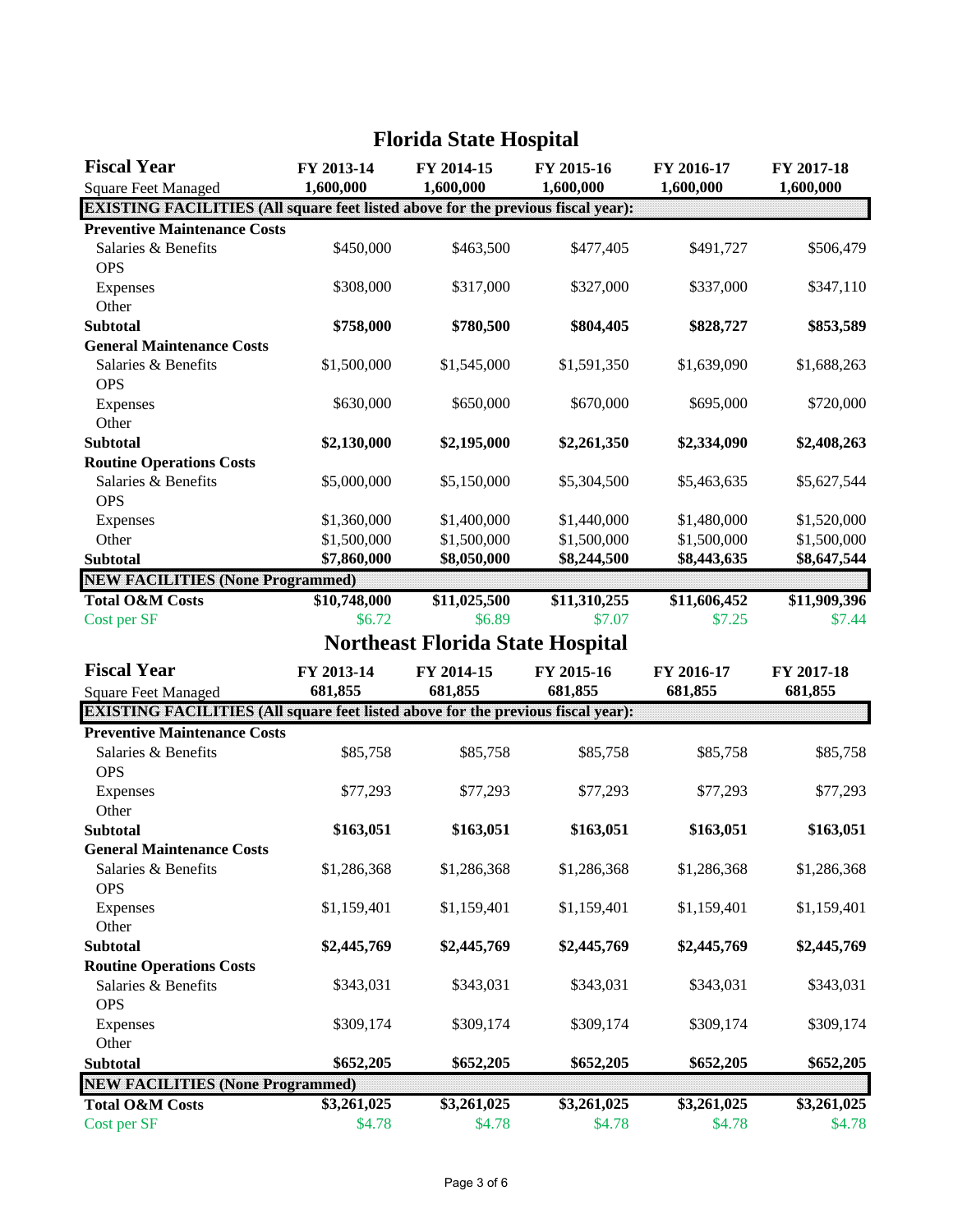| <b>Fiscal Year</b>                                                                      | FY 2013-14          | FY 2014-15              | FY 2015-16 | FY 2016-17 | FY 2017-18 |
|-----------------------------------------------------------------------------------------|---------------------|-------------------------|------------|------------|------------|
| <b>Square Feet Managed</b>                                                              | 185,604             | 185,604                 | 185,604    | 185,604    | 185,604    |
| <b>EXISTING FACILITIES (All square feet listed above for the previous fiscal year):</b> |                     |                         |            |            |            |
| <b>Preventive Maintenance Costs</b>                                                     |                     |                         |            |            |            |
| Salaries & Benefits                                                                     | \$17,247            | \$17,247                | \$17,247   | \$17,247   | \$17,247   |
| <b>OPS</b>                                                                              |                     |                         |            |            |            |
| Expenses                                                                                | \$22,688            | \$23,142                | \$23,605   | \$24,077   | \$24,559   |
| Other                                                                                   |                     |                         |            |            |            |
| <b>Subtotal</b>                                                                         | \$39,935            | \$40,389                | \$40,852   | \$41,324   | \$41,806   |
| <b>General Maintenance Costs</b>                                                        |                     | \$258,703               |            |            |            |
| Salaries & Benefits<br><b>OPS</b>                                                       | \$258,703           |                         | \$258,703  | \$258,703  | \$258,703  |
|                                                                                         | \$340,327           | \$347,134               | \$354,076  | \$361,158  | \$368,381  |
| Expenses<br>Other                                                                       |                     |                         |            |            |            |
| <b>Subtotal</b>                                                                         | \$599,030           | \$605,837               | \$612,779  | \$619,861  | \$627,084  |
| <b>Routine Operations Costs</b>                                                         |                     |                         |            |            |            |
| Salaries & Benefits                                                                     | \$68,688            | \$68,688                | \$68,688   | \$68,688   | \$68,688   |
| <b>OPS</b>                                                                              |                     |                         |            |            |            |
| Expenses                                                                                | \$90,754            | \$92,569                | \$94,420   | \$96,309   | \$98,235   |
| Other                                                                                   |                     |                         |            |            |            |
| <b>Subtotal</b>                                                                         | \$159,441           | \$161,256               | \$163,108  | \$164,996  | \$166,922  |
| <b>NEW FACILITIES (None Programmed)</b>                                                 |                     |                         |            |            |            |
| <b>Total O&amp;M Costs</b>                                                              | \$798,407           | \$807,482               | \$816,739  | \$826,181  | \$835,812  |
| Cost per SF                                                                             | \$4.30              | \$4.35                  | \$4.40     | \$4.45     | \$4.50     |
|                                                                                         |                     | <b>Northeast Region</b> |            |            |            |
| <b>Fiscal Year</b>                                                                      | FY 2013-14          | FY 2014-15              | FY 2015-16 | FY 2016-17 | FY 2017-18 |
| <b>Square Feet Managed</b>                                                              | 148,147             | 148,147                 | 148,147    | 148,147    | 148,147    |
| <b>EXISTING FACILITIES (All square feet listed above for the previous fiscal year):</b> |                     |                         |            |            |            |
| <b>Preventive Maintenance Costs</b>                                                     |                     |                         |            |            |            |
| Salaries & Benefits                                                                     | \$12,119            | \$12,119                | \$12,119   | \$12,119   | \$12,119   |
| <b>OPS</b>                                                                              |                     |                         |            |            |            |
| Expenses                                                                                |                     |                         |            |            |            |
| Other                                                                                   |                     |                         |            |            |            |
| <b>Subtotal</b>                                                                         | \$12,119            | \$12,119                | \$12,119   | \$12,119   | \$12,119   |
| <b>General Maintenance Costs</b>                                                        |                     |                         |            |            |            |
| Salaries & Benefits                                                                     | \$28,277            | \$28,277                | \$28,277   | \$28,277   | \$28,277   |
| <b>OPS</b>                                                                              |                     |                         |            |            |            |
| Expenses                                                                                | \$575,348           | \$591,287               | \$607,705  | \$624,615  | \$642,033  |
| Other                                                                                   |                     |                         |            |            |            |
| <b>Subtotal</b>                                                                         | \$603,625           | \$619,564               | \$635,982  | \$652,892  | \$670,310  |
| <b>Routine Operations Costs</b>                                                         |                     |                         |            |            |            |
| Salaries & Benefits                                                                     |                     |                         |            |            |            |
| <b>OPS</b>                                                                              |                     |                         |            |            |            |
| Expenses                                                                                | \$201,046           | \$206,799               | \$213,002  | \$219,392  | \$225,974  |
| Other                                                                                   |                     |                         |            |            |            |
| <b>Subtotal</b>                                                                         | \$201,046           | \$206,799               | \$213,002  | \$219,392  | \$225,974  |
| <b>NEW FACILITIES (None Programmed)</b>                                                 |                     |                         |            |            |            |
| <b>Total O&amp;M Costs</b><br>Cost per SF                                               | \$816,790<br>\$5.51 | \$838,482               | \$861,103  | \$884,403  | \$908,403  |
|                                                                                         |                     | \$5.66                  | \$5.81     | \$5.97     | \$6.13     |

#### **North Evaluation and Treatment Center**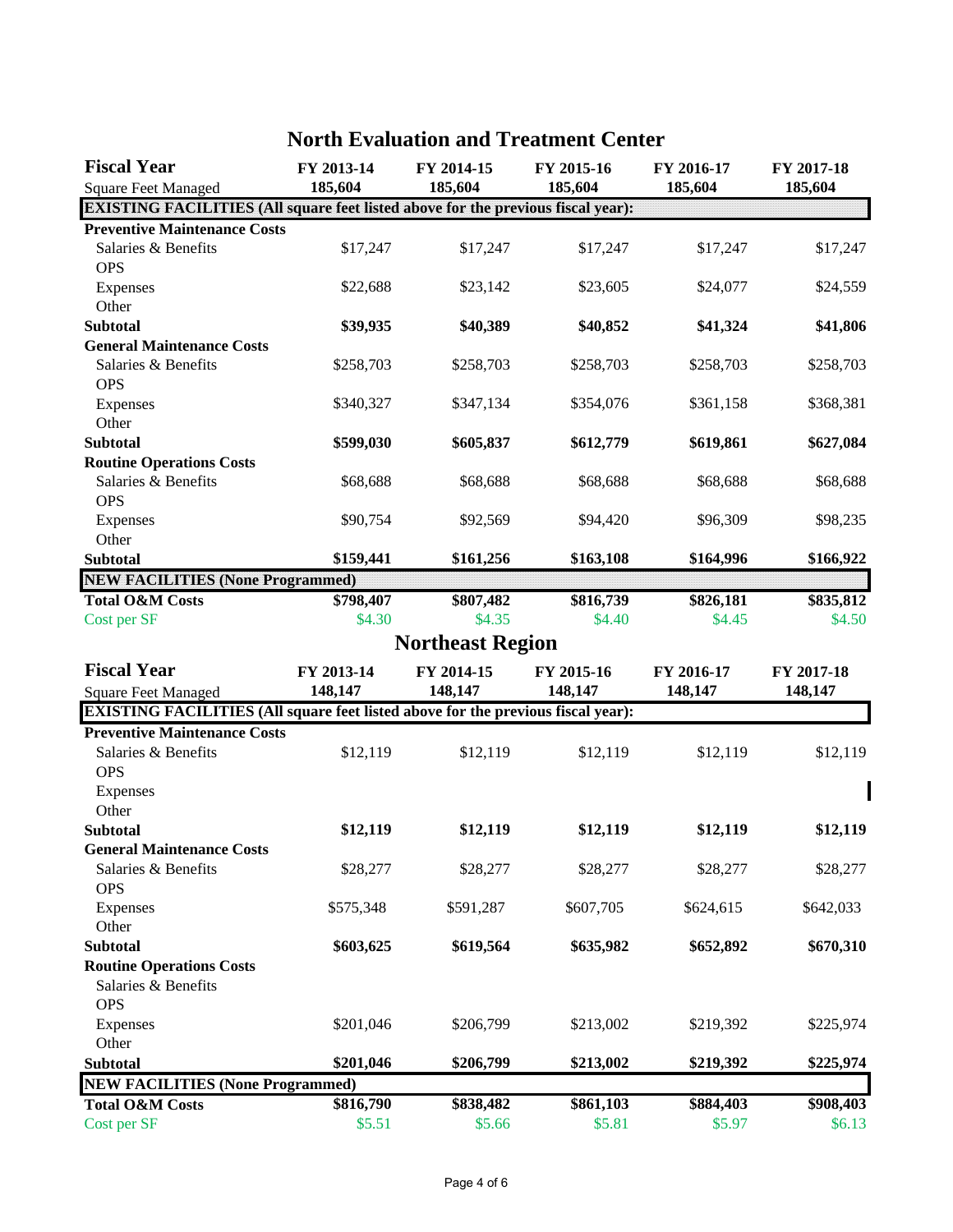| <b>Fiscal Year</b>                                                                      | FY 2013-14 | FY 2014-15             | FY 2015-16 | FY 2016-17  | FY 2017-18  |
|-----------------------------------------------------------------------------------------|------------|------------------------|------------|-------------|-------------|
| <b>Square Feet Managed</b>                                                              | 15,407     | 15,407                 | 15,407     | 15,407      | 15,407      |
| <b>EXISTING FACILITIES (All square feet listed above for the previous fiscal year):</b> |            |                        |            |             |             |
| <b>Preventive Maintenance Costs</b>                                                     |            |                        |            |             |             |
| Salaries & Benefits                                                                     | \$9,889    | \$9,889                | \$9,889    | \$9,889     | \$9,889     |
| <b>OPS</b>                                                                              |            |                        |            |             |             |
| Expenses                                                                                | \$18,497   | \$19,052               | \$19,624   | \$20,212    | \$20,819    |
| Other (Contracted Service)                                                              | \$13,892   | \$14,309               | \$14,739   | \$15,181    | \$15,636    |
| <b>Subtotal</b>                                                                         | \$42,279   | \$43,250               | \$44,251   | \$45,282    | \$46,344    |
| <b>General Maintenance Costs</b>                                                        |            |                        |            |             |             |
| Salaries & Benefits<br><b>OPS</b>                                                       | \$9,889    | \$9,889                | \$9,889    | \$9,889     | \$9,889     |
| Expenses                                                                                | \$18,497   | \$19,052               | \$19,624   | \$20,212    | \$20,819    |
| Other (Contracted Service)                                                              | \$13,892   | \$14,309               | \$14,739   | \$15,181    | \$15,636    |
| <b>Subtotal</b>                                                                         | \$42,279   | \$43,250               | \$44,251   | \$45,282    | \$46,344    |
| <b>Routine Operations Costs</b>                                                         |            |                        |            |             |             |
| Salaries & Benefits                                                                     | \$9,889    | \$9,889                | \$9,889    | \$9,889     | \$9,889     |
| <b>OPS</b>                                                                              |            |                        |            |             |             |
| Expenses                                                                                | \$18,497   | \$19,052               | \$19,624   | \$20,212    | \$20,819    |
| Other (Contracted Service)                                                              | \$13,892   | \$14,309               | \$14,739   | \$15,181    | \$15,636    |
| <b>Subtotal</b>                                                                         | \$42,279   | \$43,250               | \$44,251   | \$45,282    | \$46,344    |
| <b>NEW FACILITIES (None Programmed)</b>                                                 |            |                        |            |             |             |
| <b>Total O&amp;M Costs</b>                                                              | \$126,836  | \$129,751              | \$132,754  | \$135,846   | \$139,032   |
| Cost per SF                                                                             | \$8.23     | \$8.42                 | \$8.62     | \$8.82      | \$9.02      |
|                                                                                         |            | <b>Suncoast Region</b> |            |             |             |
| <b>Fiscal Year</b>                                                                      | FY 2013-14 | FY 2014-15             | FY 2015-16 | FY 2016-17  | FY 2017-18  |
| <b>Square Feet Managed</b>                                                              | 115,000    | 115,000                | 115,000    | 115,000     | 115,000     |
| <b>EXISTING FACILITIES (All square feet listed above for the previous fiscal year):</b> |            |                        |            |             |             |
| <b>Preventive Maintenance Costs</b>                                                     |            |                        |            |             |             |
| Salaries & Benefits                                                                     | \$18,093   | \$19,902               | \$20,499   | \$22,549    | \$24,804    |
| <b>OPS</b>                                                                              |            |                        |            |             |             |
| Expenses                                                                                | \$65,879   | \$72,467               | \$79,714   | \$87,685    | \$96,454    |
| Other                                                                                   |            |                        |            |             |             |
| <b>Subtotal</b>                                                                         | \$83,972   | \$92,369               | \$100,213  | \$110,234   | \$121,258   |
| <b>General Maintenance Costs</b>                                                        |            |                        |            |             |             |
| Salaries & Benefits                                                                     | \$42,216   | \$46,438               | \$51,082   | \$56,190    | \$61,809    |
| <b>OPS</b>                                                                              |            |                        |            |             |             |
| Expenses                                                                                | \$153,720  | \$169,092              | \$186,001  | \$204,600   | \$225,060   |
| Other                                                                                   |            |                        |            |             |             |
| <b>Subtotal</b>                                                                         | \$195,936  | \$215,530              | \$237,083  | \$260,790   | \$286,869   |
| <b>Routine Operations Costs</b>                                                         |            |                        |            |             |             |
| Salaries & Benefits                                                                     |            |                        |            |             |             |
| <b>OPS</b>                                                                              |            |                        |            |             |             |
| Expenses                                                                                | \$499,252  | \$549,177              | \$604,095  | \$664,504   | \$730,955   |
| Other                                                                                   |            |                        |            |             |             |
| Subtotal                                                                                | \$499,252  | \$549,177              | \$604,095  | \$664,504   | \$730,955   |
| <b>NEW FACILITIES (None Programmed)</b>                                                 |            |                        |            |             |             |
| <b>Total O&amp;M Costs</b>                                                              | \$779,160  | \$857,076              | \$941,390  | \$1,035,528 | \$1,139,081 |
| Cost per SF                                                                             | \$6.78     | \$7.45                 | \$8.19     | \$9.00      | \$9.91      |

# **Southeast Region**